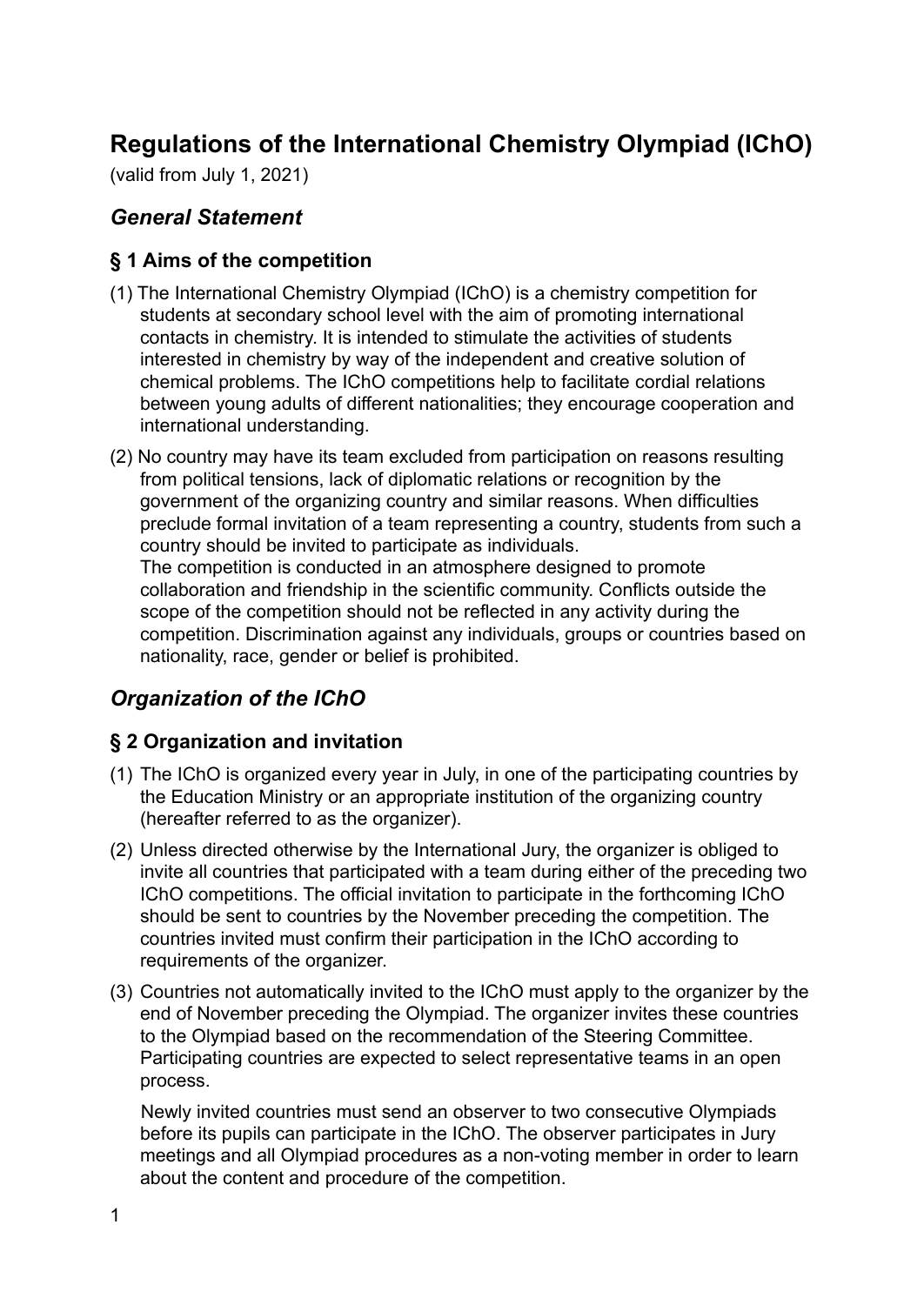# **§ 3 Delegations**

- (1) Each participating country's delegation consists of competitors and accompanying persons (also known as mentors). It is expected that there are four competitors and two mentors in the delegation.
- (2) The competitors are secondary school students or recent graduates who have not started university education. The graduation date of participants must not be earlier than the most recent graduation before July 1st of the competition year. Exceptions can be made for special cases (e.g. compulsory military service) on the advice of the Steering Committee. Competitors must be under 20 years of age on the 1st of July of the year of the competition.

The competitors must be passport holders of the country they represent or have taken part in the secondary school educational system of this country for more than one academic year.

- (3) The mentors:
	- a) act as members of the International Jury (see  $\S$  6). One of the mentors is designated as the head of delegation (head mentor),
	- b) must guarantee the fulfillment of those conditions specified in section 2 of this paragraph,
	- c) must be capable of translating the text of the competition tasks from English into the language used by their students and be able to judge the set of tasks and correct the work of the students.
	- d) have the right to enter a protest which should be addressed to the Chair of the Steering Committee and, when necessary, ask for a resolution of the problem at the next meeting of the International Jury.
- (4) Each country's delegation with four registered students may register two scientific observers who assist in the work of the mentors. Members of the Steering Committee who are not mentors may register as additional scientific observers. Approved future organizers can also register two additional scientific observers from their organizing committee. Scientific observers pay an observer fee determined by the host country.

## **§ 4 Obligations of the Organizer**

- (1) The organizer provides:
	- a) the itinerary of the IChO,
	- b) transportation from/to an airport/station (which is designated by the host country) on the day of arrival and departure,
	- c) that the organization of the competition will adhere to the regulations,
	- d) accident insurance for all participants in connection with the itinerary,
	- e) the opportunity for the mentors to inspect the working room and practical apparatus to be used for the practical tasks before the competition takes place,
	- f) all necessary arrangements for the observance of safety regulations,
	- g) the medals, certificates and prizes, which are presented at the official closing ceremony,
	- h) a report on the competition to be distributed not later than six months after the competition.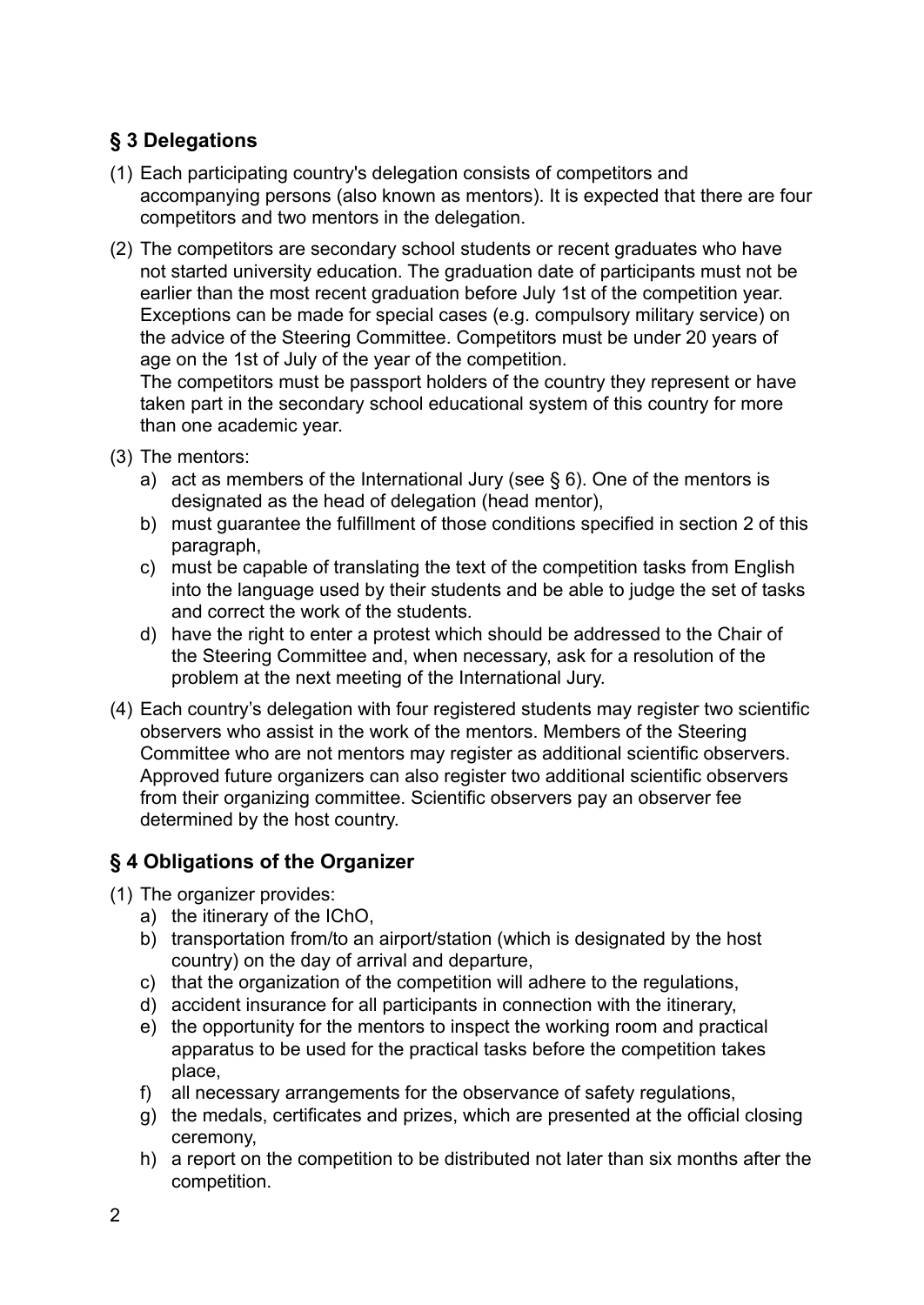(2) A meeting of the Steering Committee must be hosted in the organizing country at least five months prior to the IChO. The organizing country will provide some travel assistance.

# **§ 5 Financing**

- (1) The participating country covers the return travel costs of the students and the accompanying persons to the designated airport/station or to the location where the competition is held.
- (2) Participating countries must pay a participation fee, the amount of which must be approved by the International Jury.
- (3) Scientific observers pay a participation fee determined by the organizer. The organizer must announce the amount at least one year ahead.
- (4) All members of a delegation must provide themselves with medical insurance for the journey to and from the organizing country and for the period of their stay in the organizing country.
- (5) All other costs incurred in connection with the organized program, including the costs of accommodation for all competitors and members of the International Jury, are covered by the organizer.
- (6) The organizers of the next two consecutive Olympiads may send two observers to the current IChO with their expenses covered by the host as mentioned in § 5, section 3.

# *Institutions of the IChO*

## **§ 6 International Jury**

- (1) The International Jury of the IChO consists of the head mentors from the countries participating in the olympiads. The term of the Jury starts at the opening ceremony of the olympiad and finishes at the opening of the following olympiad. .
- (2) The chair of the Steering Committee or his/her delegate calls and chairs the meetings of the International Jury.
- (3) The working language of the International Jury is English.
- (4) Each participating country has one vote. Resolutions are passed with a simple majority of the votes cast. Changes in the regulations require a qualified majority of two thirds of all Jury members. The decisions of the International Jury are binding for both organizer and participants.
- (5) The discussion of the tasks may take place in two simultaneous meetings (split sessions) where the head mentors delegate a representative to discuss and vote on a subset of tasks.
- (6) If required, the International Jury might fulfill some of its responsibilities (§ 7 (1) points b and f) through a remote vote when the Jury is not in session. The voting procedure is arranged by the Steering Committee.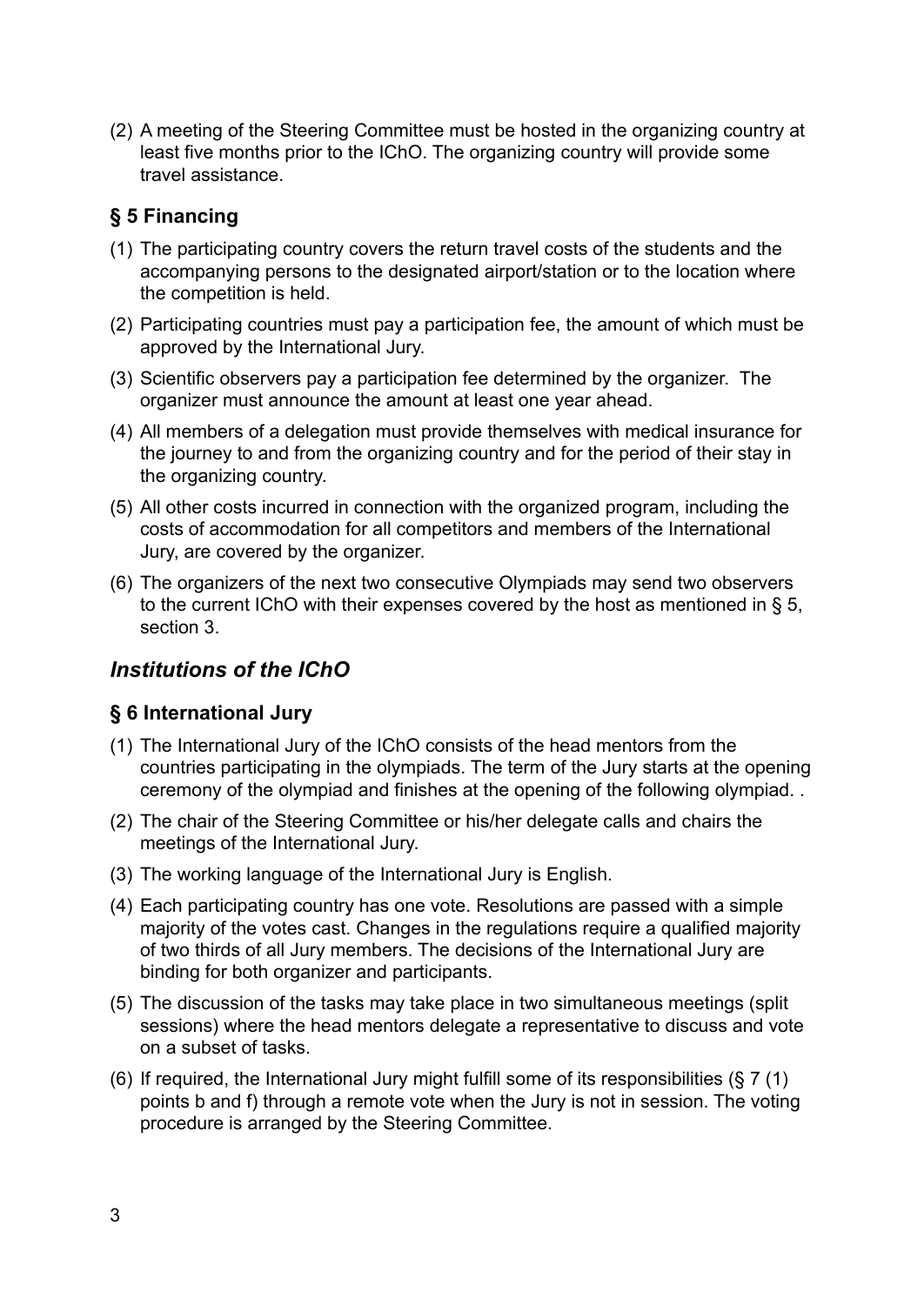## **§ 7 Responsibilities of the International Jury**

(1) The International Jury:

- a) is in charge of the actual competition and its supervision according to the regulations.
- b) approves future organizers for the IChO,
- c) discusses in advance the competition tasks presented by the organizer, their solutions and the marking guidelines, gives comments and takes decisions in case of changes,
- d) supervises the marking of the examination papers and guarantees that all participants are judged by equal criteria,
- e) monitors the competition and suggests changes to the regulations, organization and contents for future IChOs,
- f) makes decisions on the exclusion of a participant or an entire team from the competition (see also § 11, section 7),
- g) elects members of the Steering Committee of the IChO,
- h) may form working groups to solve specific chemistry related problems of the IChO.

(2) The members of the International Jury:

- a) are obliged to maintain a professional discretion about any relevant information they receive during the IChO and must not assist any participants,
- b) keep the marking and results secret until announced by the International Jury.

#### **§ 8 Steering Committee**

- (1) The long-term work involved in organizing the International Chemistry Olympiads is coordinated by the Steering Committee.
- (2) Six members of the Committee are elected by the International Jury by a secret ballot to serve a two-year term. The term of the elected committee begins on the 1<sup>st</sup> day after the IChO. Members are elected for no more than two consecutive terms.
- (3) There are the following ex-officio members of the Steering Committee:
	- a) a representative of the current IChO,
	- b) a representative of the immediately preceding IChO,
	- c) a representative of each of the approved IChO organizers for the three subsequent years,
	- d) a representative of every other approved future IChO organizer as a non-voting member of the Steering Committee
	- e) the immediate past chair of the SC (for one year only)
- (4) The incoming Steering Committee elects its own Chair from among its elected members at a meeting held before the committee's term begins. The Chair:
	- a) calls and chairs the meetings of the Steering Committee,
	- b) calls and chairs the meetings of the International Jury,
	- c) may invite non-voting guests to the meetings of the Steering Committee after consultation with the host of the meeting,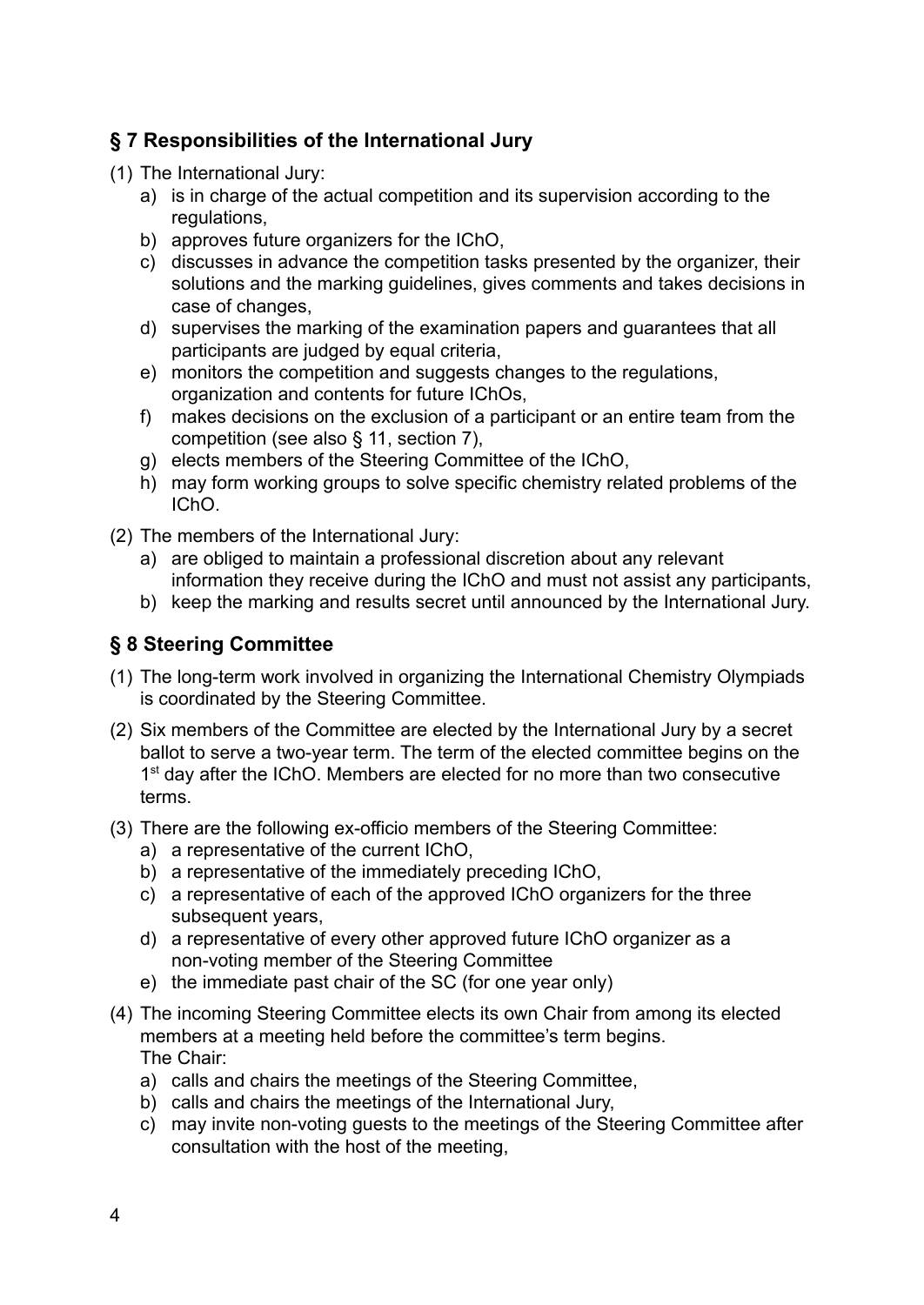- d) has the right to call extraordinary meetings of the International Jury when necessary.
- (5) The Steering Committee:
	- a) provides organizational oversight for the International Chemistry Olympiad and gives recommendations for organizers,
	- b) proposes items for consideration at the International Jury sessions.
	- c) may co-opt 1–3 non-voting members for their particular expertise for periods of one year.
- (6) The Steering Committee is not empowered to make any decisions affecting the International Chemistry Olympiad that would interfere with the duties and responsibilities of the International Jury (see § 6 and 7).

## **§ 9 International Information Center**

There is an International Information Center of the International Chemistry Olympiads gathering and providing (when necessary) all the documentation of the IChOs from the beginning of the Olympiad to the present. The seat of the Office is in Bratislava, Slovakia.

# *Competition*

## **§ 10 Preparation for the IChO competition**

- (1) The organizer distributes a set of preparatory tasks written in English to all participating countries in January of the competition year. The preparatory tasks are intended to give students a good idea of the type and difficulty of the competition tasks, including safety aspects (see §12 and Appendix A and B). SI units should be used throughout the preparatory tasks.
- (2) Organizers are required to engage members of the Steering Committee when finalizing preparatory questions to check the number of advanced topics and the proportions of the fields of chemistry.
- (3) The total number of theoretical and experimental tasks in the set of preparatory problems cannot be lower than 25 and 5, respectively.
- (4) Appendix C of the regulations contains a syllabus expected to be mastered by the participants. Organizers may freely include questions and tasks in the theoretical or experimental competition based on the knowledge listed there. The organizer can include problems in the exams based on the use of concepts and skills from not more than 6 theoretical and 3 practical fields outside this list, if a minimum of 2 tasks from each field is included and the necessary skills demonstrated in the set of preparatory problems. Examples of such external fields are listed in Appendix C. Fields not already listed should have a breadth similar to the examples. These 6 theoretical and 3 practical fields must be stated explicitly at the beginning of the Preparatory problems. If an equation not covered by the listed fields is required for the solution of the exam questions, then this should be defined in the exam text.

If specific facts, not included in Appendix C, are required for the solution of the exam questions, then these should be included in the exam text or in the preparatory problems and their solutions.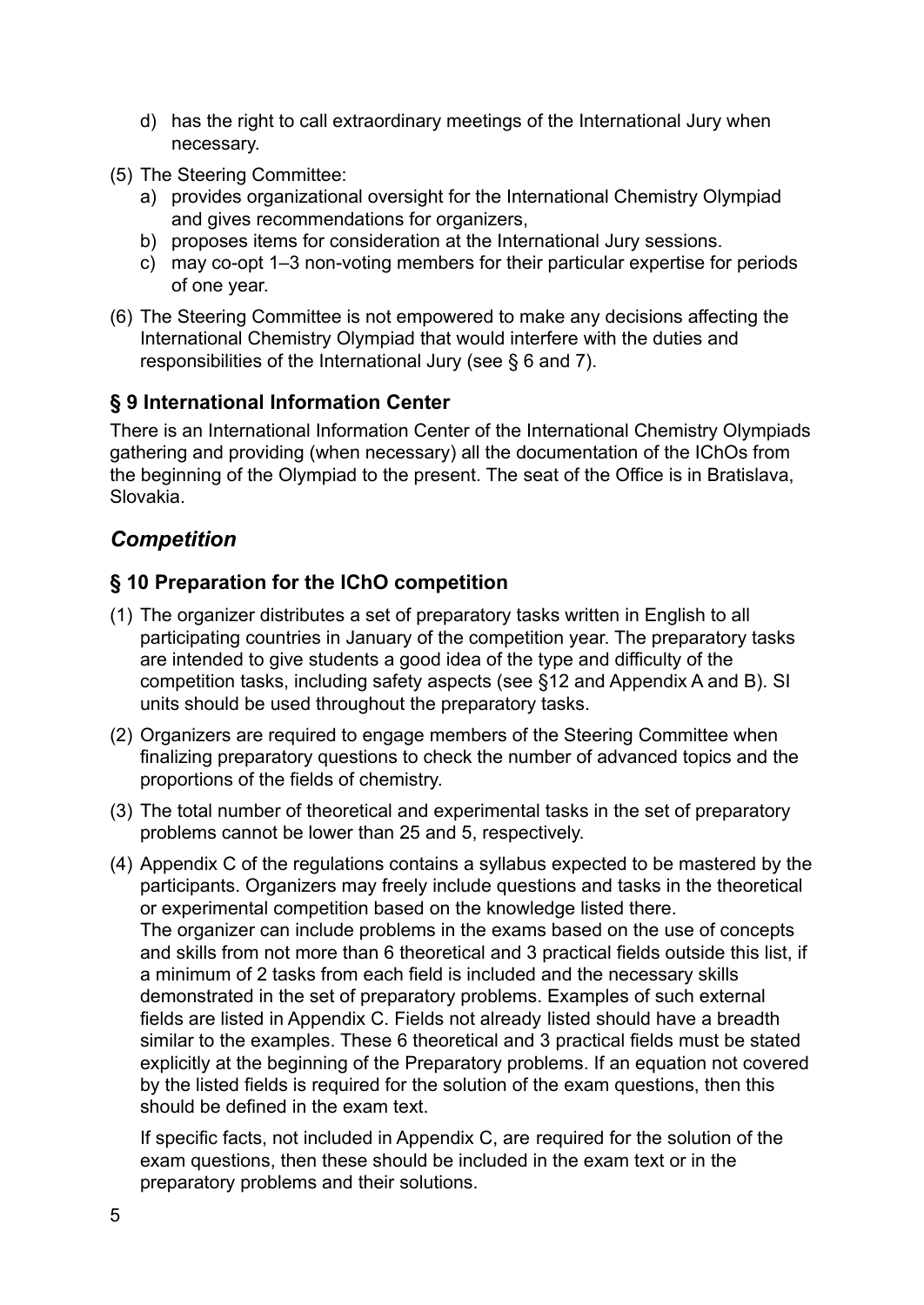(5) Training or any other special instruction, that is carried out for a selected group of 50 or fewer students, containing the IChO team, must be no longer than two weeks.

#### **§ 11 Organization of the IChO Competition**

- (1) The competition consists of two parts:
	- a) part one, the practical (experimental) competition,
	- b) part two, the theoretical competition.
- (2) A working time of four to five hours is allotted for each part. There is at least one day of rest between the two parts.
- (3) Competitors receive all relevant information in the language of their choice.
- (4) There must be no contact between mentors and competitors once the mentors have received the competition tasks for consideration. Information regarding the competition tasks must not be passed to the competitors directly or indirectly prior or during the competition.
- (5) When pocket calculators are not provided by the organizer, only non-programmable pocket calculators may be used in the competition.
- (6) The safety regulations announced by the organizer are binding for all participants.
- (7) Breaking of any of the rules given in the preceding paragraphs (§ 3. section 2, § 10 section 5, § 11 sections 4, 5, and 6) has as its consequence exclusion from the whole or a part of the competition.

# **§ 12 Safety**

- (1) During the experimental part, the competitors must wear laboratory coats and eye protection. The competitors are expected to bring their own laboratory coats. Other means of protection for laboratory work are provided by the organizer.
- (2) When handling liquids, each student must be provided with a pipette ball or filler. Pipetting by mouth is strictly forbidden.
- (3) The use of acutely toxic substances (GHS hazard statement H300, H310, H330) is strictly forbidden. The use of toxic substances is not recommended, but may be allowed if special precautions are taken. Substances with GHS hazard statements H340, H350, H360 (proven mutagens, carcinogens, and teratogens) must not be used under any circumstances (see Appendix B for definitions of these categories).
- (4)Detailed recommendations involving students' safety and the handling and disposal of chemicals can be found in Appendices A 1, A 2, and B.
	- a) Appendix A 1: Safety Rules for Students in the laboratory.
	- b) Appendix A 2: Safety Rules and Recommendations for the Host Country of the IChO.
	- c) Appendix B contains a reference to the hazard symbols and statements of the Globally Harmonized System of Classification of Chemicals (GHS), the use of which is expected in labeling and classifying materials used at the IChO.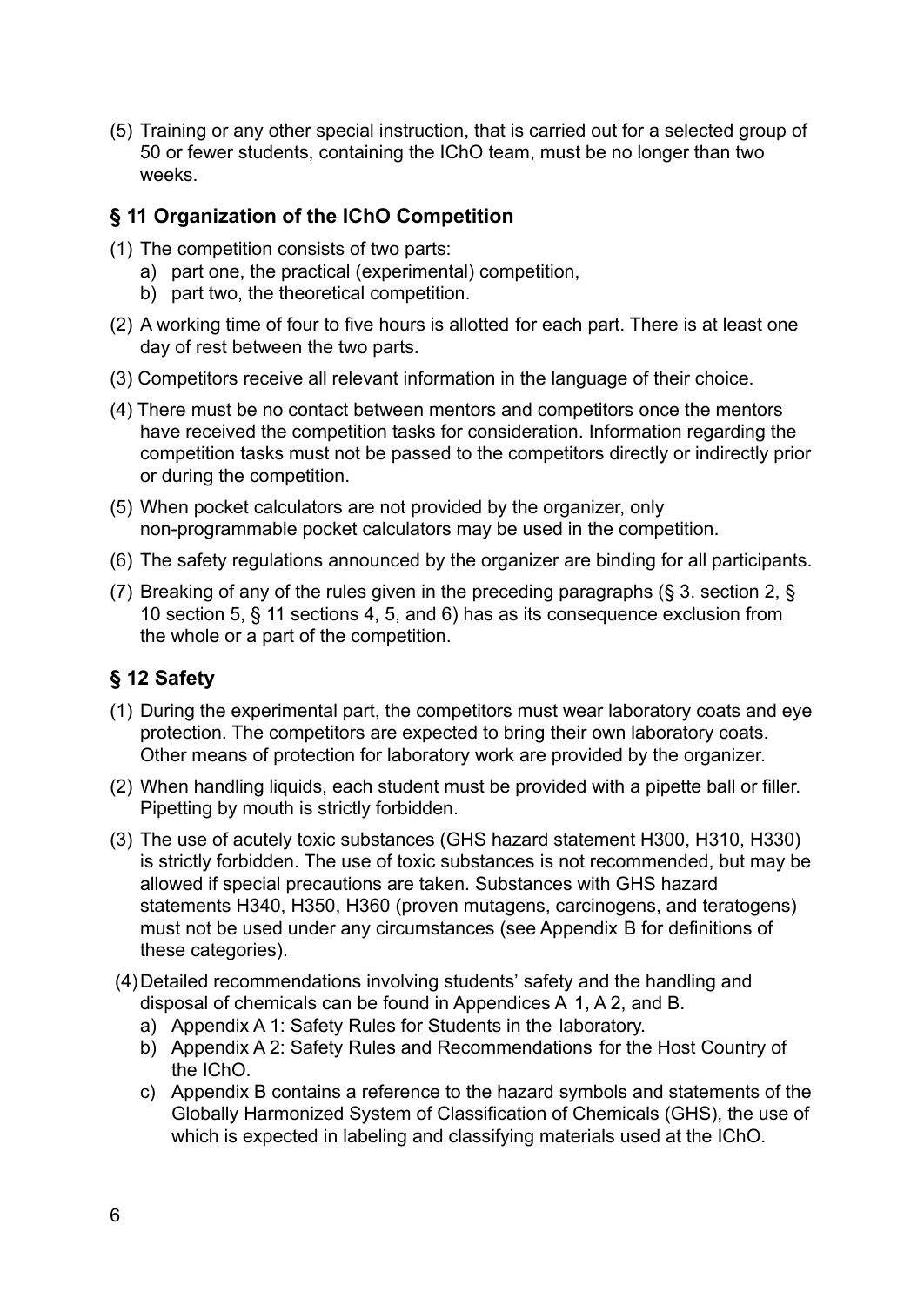# **§ 13 Competition Tasks**

- (1) The organizer is responsible for the preparation of competition tasks by competent experts/authors, who constitute the Scientific Board of the IChO. They propose the methods of solution and the marking scheme.
- (2) The tasks, their solutions and the marking schemes are submitted to the International Jury for consideration and approval. The authors of the tasks should be present during the discussion.
- (3) The host is to organize a mock exam immediately prior to the IChO with the participation of 5-10 volunteer outside experts familiar with the IChO (e.g. SC members, mentors). The mock exam should be held under the same conditions as the actual competition.
- (4) The total length of the theoretical or experimental tasks, including answer sheets, should be kept to a minimum and not exceed 25,000 characters. The number of characters must be stated at the end of each exam paper. SI units should be used throughout the competition tasks.
- (5) In the experimental part of the competition the following conditions must be fulfilled:
	- a) The experimental part must contain at least two independent tasks.
	- b) The marking cannot require subjective interpretation by the staff.
	- c) Competitors must receive the same substances when solving the tasks from qualitative analytical chemistry.
	- d) When solving tasks from quantitative analytical chemistry competitors must receive the same substances but with different concentrations.
	- e) In evaluating the quantitative tasks the master values must not be based on an average of the results of the competitors.
	- f) The great majority of the grade in quantitative tasks must be given to the mean value as reported by the competitors while some marks may also be given to the corresponding equations, calculations, or explanations directly related to the work. Points must not be awarded for reproducibility.

## **§ 14 Correcting and Marking**

- (1) A maximum of 60 points is allocated to the theoretical tasks and 40 points to the practical tasks, making a total of 100 points.
- (2) The competition tasks are corrected independently by the authors and by the mentors. Consequential marking should be used so that students are not punished twice for the same error. Both corrections are then compared; however, the authors present their evaluation first. After a discussion the final score for each participant is reached and agreed by both sides. The organizer retains the original marked manuscripts.
- (3) The International Jury discusses the results and decides on the final scores.
- (4) In order to eliminate any doubts about possible mistakes in the processing of the results the organizer must provide the mentors with a list of their students' total results before the closing award ceremony.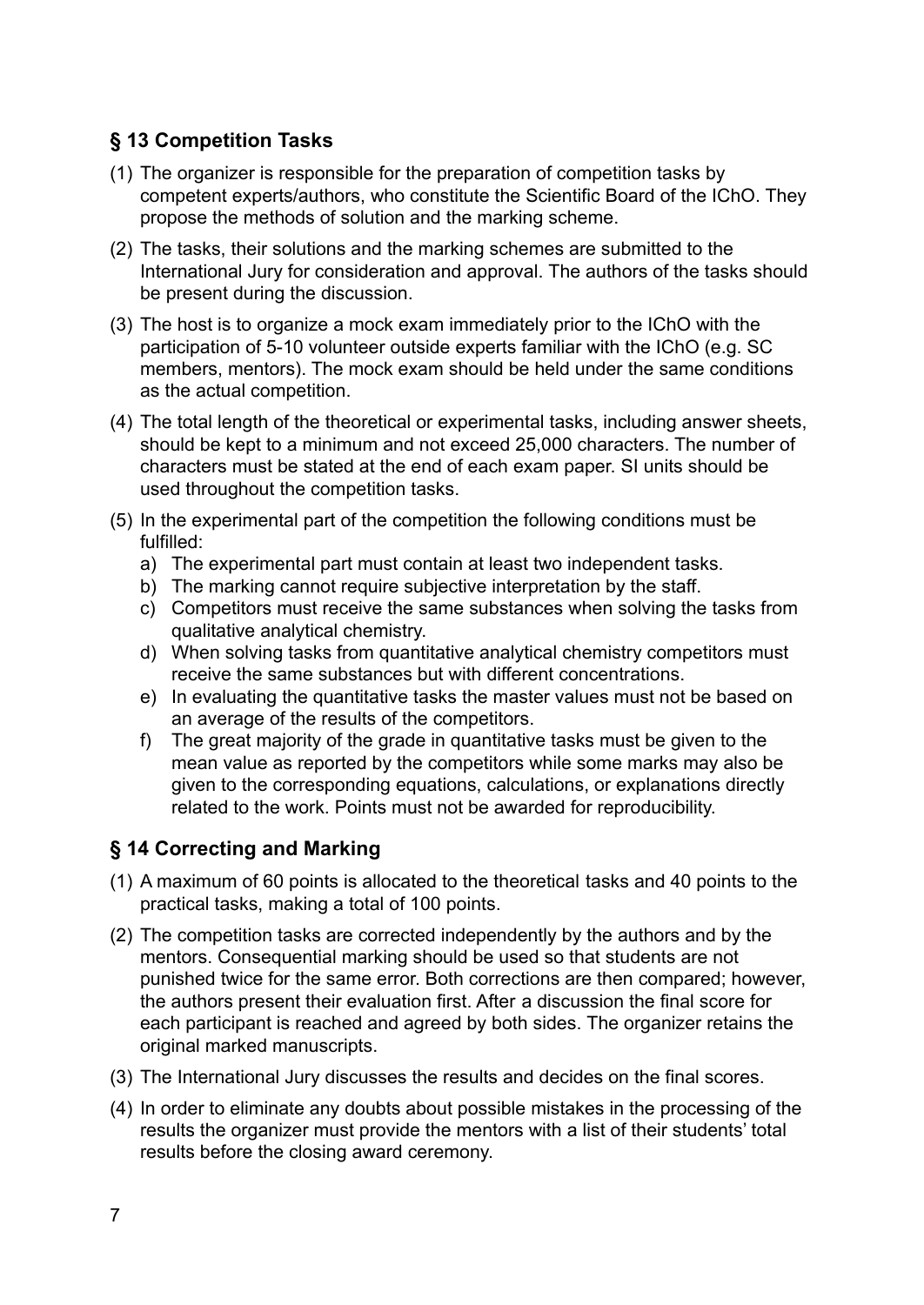## **§ 15 Results and Prizes**

- (1) The best 10% to 12% of all competitors receive gold, the next 20% to 22% silver, and the following 30% to 32% bronze medals.
- (2) An honorable mention is received by non-medalists who are in the best 70 to 71% of all competitors.
- (3) The exact number of recipients for each award is determined automatically to yield the largest possible difference in the marks of students receiving different honors. In the case of identical differences, the one resulting in more medals will be selected.
- (4) Each medalist must receive the medal and a corresponding certificate from the organizer.
- (5) In addition to the medals other prizes may be awarded.
- (6) Each competitor receives a certificate of participation.
- (7) In the awarding ceremony, the non-medalists are called alphabetically.
- (8) Team classification is not made.
- (9) The organizer must provide a complete list of results as a part of the final report.

#### **§ 16 Final Regulations**

- (1) Those who take part in the competition acknowledge these regulations through their participation.
- (2) This version of regulations has been approved by the International Jury in June 2021 and is issued to replace the former regulations approved in Paris (France) in July 2019.
- (3) The regulations are valid from the 1st of September, 2019. Changes to the regulations can be made only by the International Jury and require a qualified majority (two third of the votes with regard to total number of participating countries).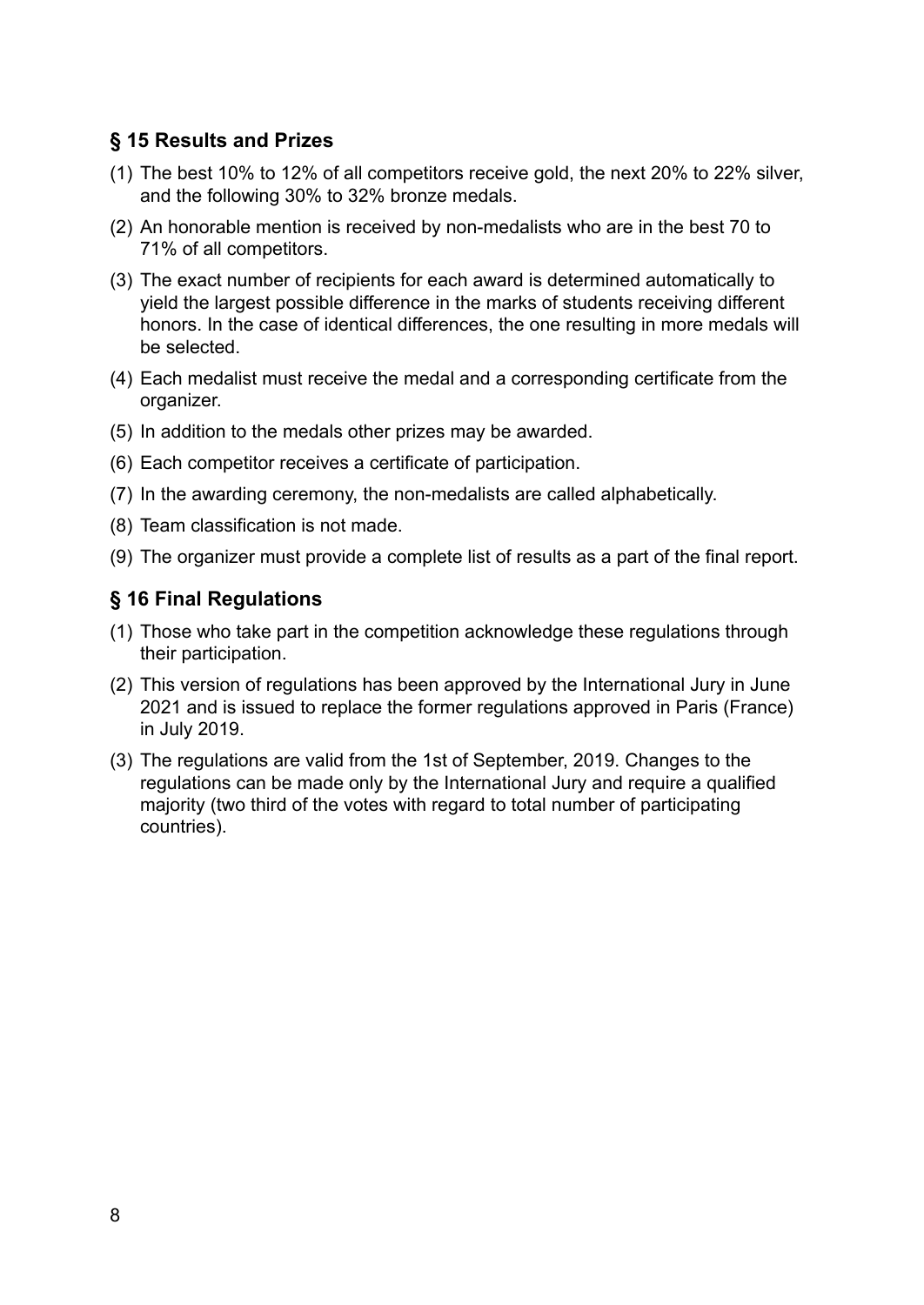# **APPENDIX A**

# *A 1: SAFETY RULES FOR STUDENTS IN THE LABORATORY*

All students of chemistry must recognize that hazardous materials cannot be completely avoided. Chemists must learn to handle all materials in an appropriate fashion. While it is not expected that all students participating in the International Chemistry Olympiad know the hazards of every chemical, the organizers of the competition will assume that all participating students know the basic safety procedures. For example, the organizers will assume that students know that eating, drinking or smoking in the laboratory or tasting a chemical is strictly forbidden. In addition to the commonsense safety considerations to which students should have been previously exposed, some specific rules, listed below, must also be followed during the Olympiad. If any question arises concerning safety procedures during the practical exam, the student should not hesitate to ask the nearest supervisor for direction.

#### **Rules regarding personal protection**

- 1. Eye protection must be worn in the laboratories at all times. If the student wears contact lenses, full protection goggles must also be worn. Eye protection will be provided by the host country.
- 2. A laboratory coat is required. Each student will supply this item for himself/herself.
- 3. Long pants and closedtoed shoes are recommended for individual safety. Long hair and loose clothing should be confined.
- 4. Pipetting by mouth is strictly forbidden. Each student must be provided with a pipette bulb or pipette filler.

#### **Rules for Handling Materials**

- 1. Specific instructions for handling hazardous materials will be included by the host country in the procedures of the practical exam. All potentially dangerous materials will be labeled using the GHS symbols. Each student is responsible for recognizing these symbols and knowing their meaning (see Appendix B).
- 2. Do not indiscriminately dispose chemicals in the sink. Follow all disposal rules provided by the host country.

## *A 2: SAFETY RULES AND RECOMMENDATIONS FOR THE HOST COUNTRY OF THE INTERNATIONAL CHEMISTRY OLYMPIAD*

Certainly it can be assumed that all students participating in the IChO have at least modest experience with safety laboratory procedures. However, it is the responsibility of the International Jury and the organizing country to be sure that the welfare of the students is carefully considered. Reference to the Safety Rules for Students in the Laboratory will show that the students carry some of the burden for their own safety. Other safety matters will vary from year to year, depending on practical tasks. The organizers of these tasks for the host country are therefore assigned responsibility in the areas listed below. The organizers are advised to carefully test the practical tasks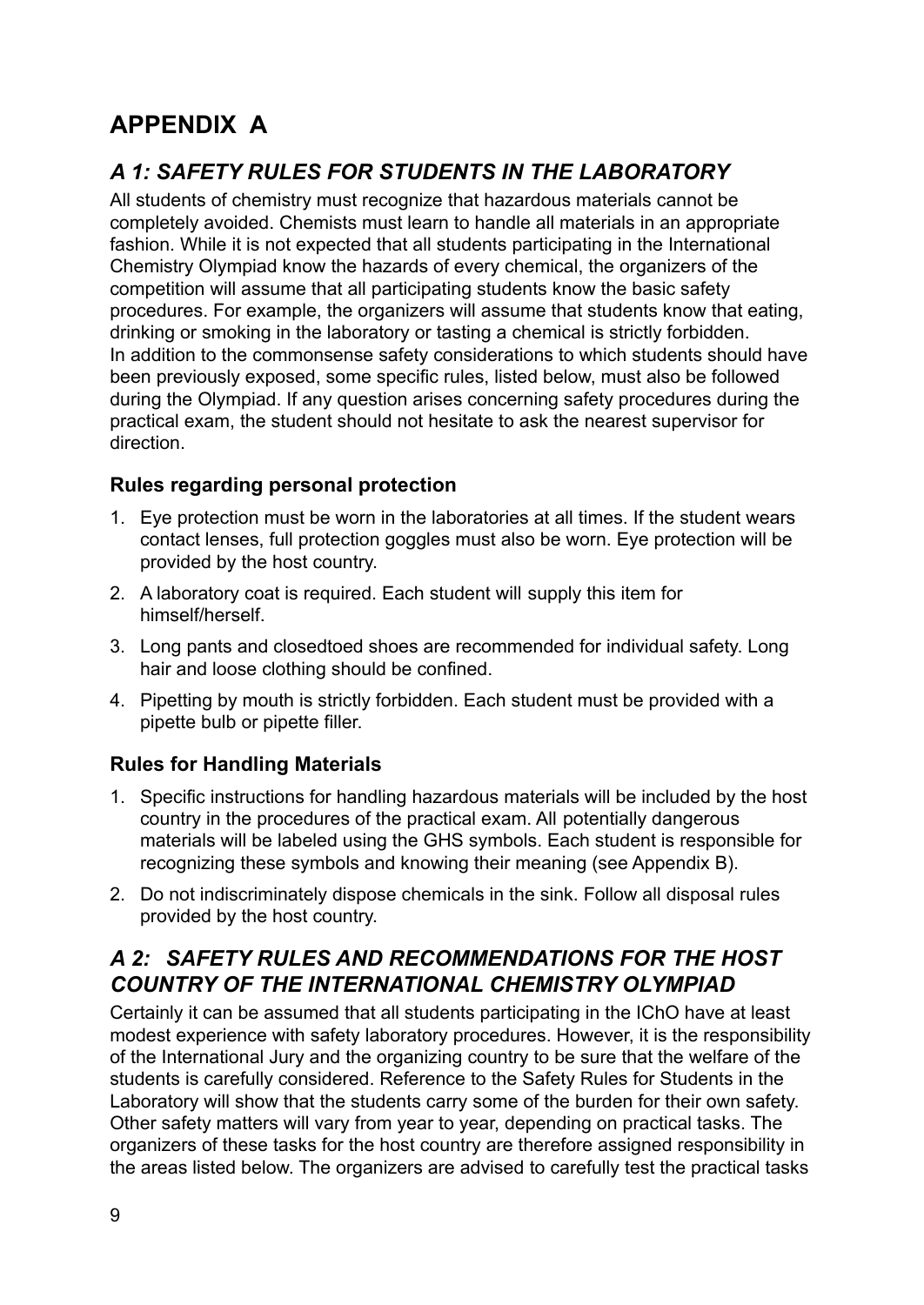in advance to ensure the safety of the experiments. This can best be accomplished by having students of ability similar to that of IChO participants carry out the testing.

## **Rules for the Host Country (see also A 1):**

- 1. Emergency firstaid treatment should be available during the practical examination.
- 2. Students must be informed about the proper methods of handling hazardous materials.
	- a) Specific techniques for handling each hazardous substance should be included in the written instructions of the practical examination.
	- b) All bottles (containers) containing hazardous substances must be appropriately labeled using internationally recognized symbols (see Appendix B).
- 3. Chemical disposal instructions should be provided to the students within the written instructions of the practical examination. Waste collection containers should be used for the chemicals considered hazardous to the environment.
- 4. The practical tasks should be designed for appropriate (in other words, minimum) quantities of materials.
- 5. The laboratory facilities should be chosen with the following in mind:
	- a) Each student should not only have adequate space in which to work, but should be in safe distance from other students.
	- b) There should be adequate ventilation in the rooms and a sufficient number of hoods when needed.
	- c) There should be more than one emergency exit for each room.
	- d) Fire extinguishers should be nearby.
	- e) Electrical equipment should be situated in an appropriate spot and be of a safe nature.
	- f) There should be appropriate equipment available for cleanup of spills.
- 6. It is recommended that one supervisor be available for every four students in the laboratory to adequately ensure safe conditions.
- 7. The organizers should follow international guidelines for the use of toxic, hazardous or carcinogenic substances in the IChO.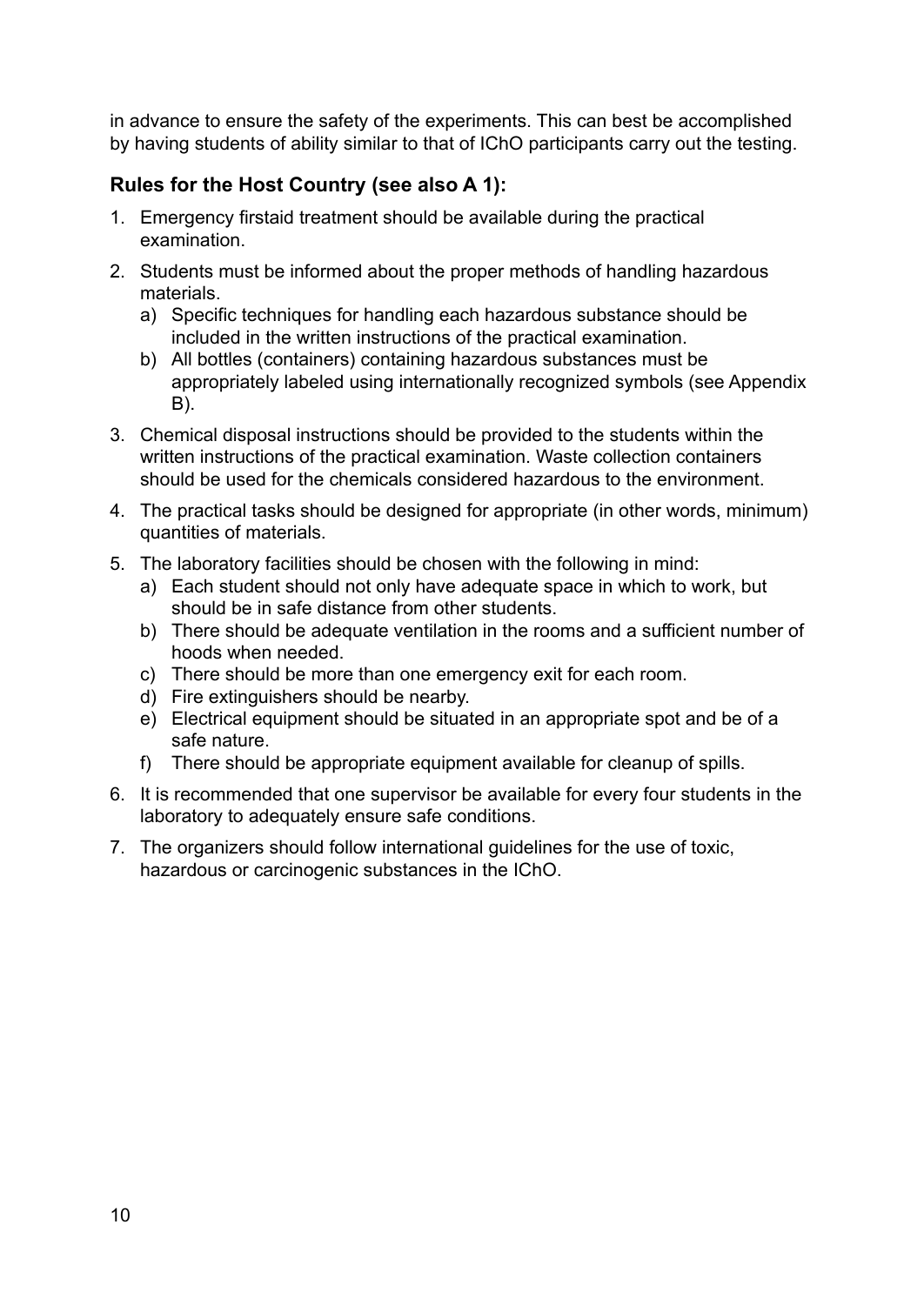# **APPENDIX B**

# *HAZARD WARNING SYMBOLS AND HAZARD DESIGNATIONS*

Chemicals used in the IChO laboratory experiments need to be labeled according to the Globally Harmonized System of Labelling of Chemicals (GHS) standard developed by the United Nations. The organizing country should use the locally legislated GHS system (pictograms, hazard statements, etc.) if it exists. If such rules do not exist, the original GHS directives

(http://www.unece.org/trans/danger/publi/ghs/ghs\_welcome\_e.html) and the GHS compliant documentation by the chemical providers should be used.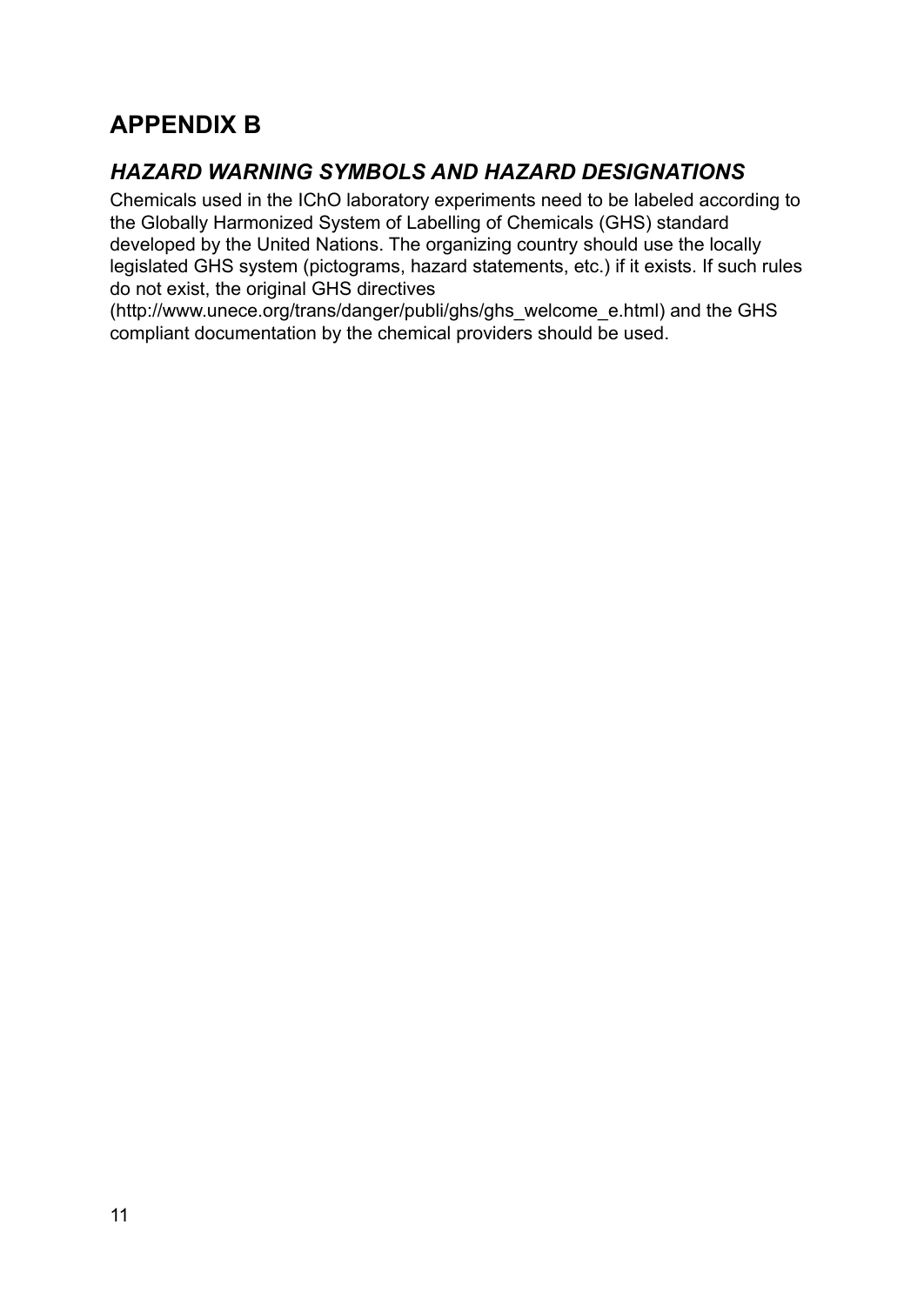# **Appendix C**

# **Knowledge expected to be known by all participants:**

Awareness of experimental errors, use of significant figures;

Mathematics skills commonly encountered at secondary school level, including solving quadratic equations, use of logarithms and exponentials, solving simultaneous equations with 2 unknowns, the meaning of sine and cosine, elementary geometry such as Pythagoras' theorem, plotting graphs (more advanced math skills such as differentiation and integration, if required must be included as one of the advanced topics)

Nucleons, isotopes, radioactive decay and nuclear reactions (alpha, beta, gamma); Quantum numbers (n, l, m) and orbitals (s, p, d) in hydrogen-like atoms; Hund's rule, Pauli exclusion principle;

Electronic configuration of main group and the first-row transition metal atoms and their ions;

Periodic table and trends (electronegativity, electron affinity, ionization energy, atomic and ionic size, melting points, metallic character, reactivity);

Bond types (covalent, ionic, metallic, coordination), intermolecular forces and relation to properties;

Lewis theory;

Molecular structures and VSEPR theory;

Balancing equations, empirical formulae, mole concept and Avogadro constant, stoichiometric calculations, density, calculations with different concentration units;

Chemical equilibrium, Le Chatelier's principle, equilibrium constants in terms of concentrations, pressures and mole fractions;

Arrhenius and Bronsted acid-base theory, pH, self-ionization of water, equilibrium constants of acid-base reactions, pH of weak acid solutions, pH of very dilute solutions and simple buffer solutions, hydrolysis of salts;

Solubility constants and solubility;

Complexation reactions, definition of coordination number, complex formation constants;

Partition coefficients: definition and simple calculations;

Basics of electrochemistry: electromotive force, Nernst equation, electrolysis, Faraday's laws;

Rate of chemical reactions, elementary reactions, factors affecting the reaction rate, rate law for homogeneous and heterogeneous reactions, rate constant, reaction order

Reaction energy profile, activation energy, Arrhenius-equation, catalysis, influence of a catalyst on thermodynamic and kinetic characteristics of a reaction;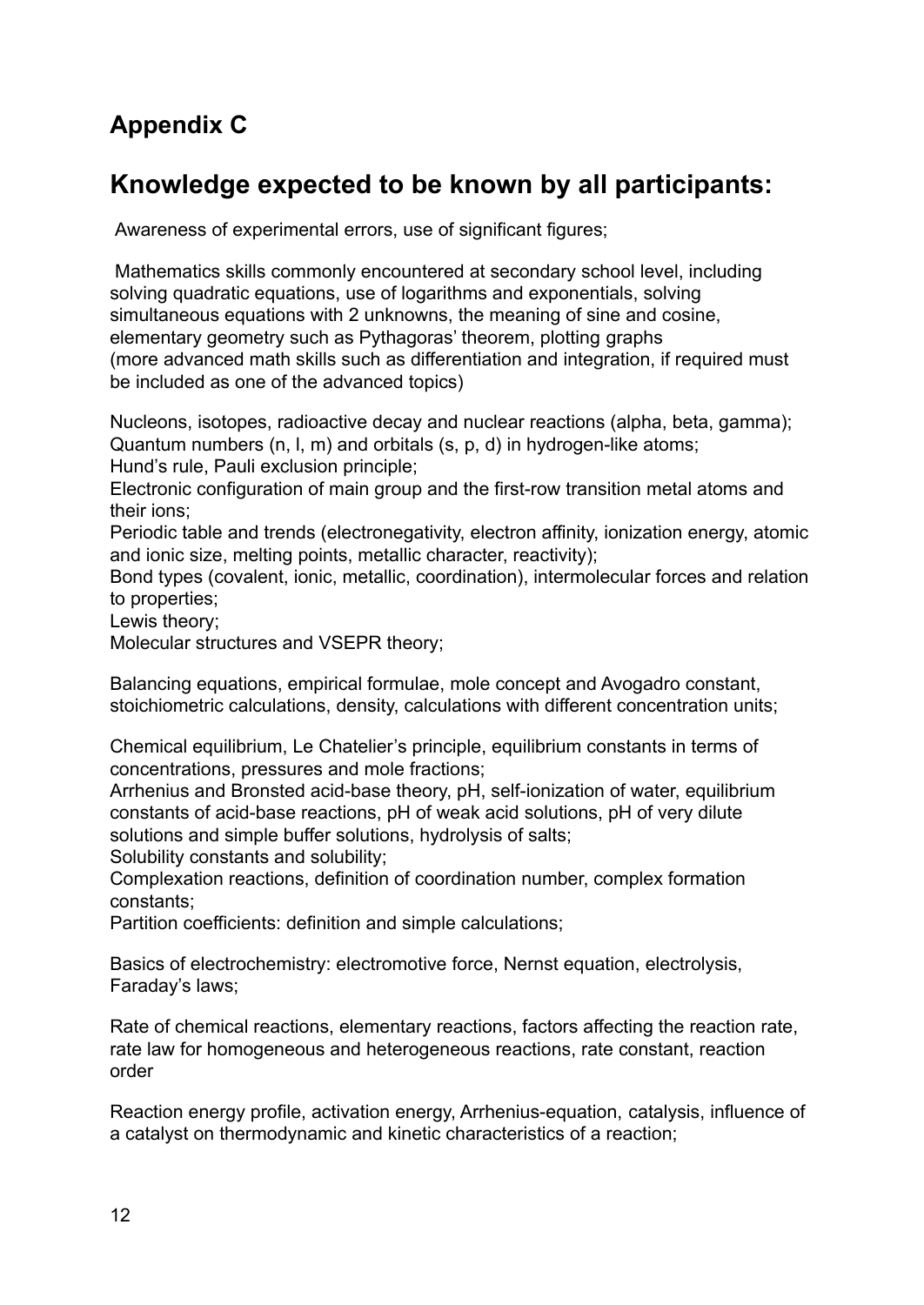Use of simple first-order and zeroth-order kinetic rate laws, exponential decay, half-lives;

Energy, heat and work, enthalpy and energy, heat capacity, Hess' law, Born-Haber cycle, standard formation enthalpies, solution, solvation and bond enthalpies;

Definition and concept of entropy and Gibbs' energy, second law of thermodynamics, direction of spontaneous change;

Calculation of equilibrium constants from standard enthalpy and entropy data

Ideal gas law, partial pressures;

Principles of direct and indirect titration (back titration);

Acidi- and alkalimetry, acidimetric titration curves, choice and color of indicators for acidimetry;

Redox titrations (permanganometric and iodometric);

Simple complexometric and precipitation titrations;

Basic principles of inorganic qualitative analysis for ions specified in factual knowledge, flame tests;

Basic concepts of light and color, wavelength, frequency, wave numbers, photon energies, Lambert-Beer law;

Reactions of s-block elements with water, oxygen and halogens, their color in flame tests;

Stoichiometry, reactions and properties of binary non-metal hydrides;

Common reactions of carbon, nitrogen and sulfur oxides (CO, CO<sub>2</sub>, NO, NO<sub>2</sub>, N<sub>2</sub>O<sub>4</sub>,  $SO_2$ ,  $SO_3$ );

Common oxidation states of p-block elements, stoichiometry of common halides and oxoacids (HNO<sub>2</sub>, HNO<sub>3</sub>, H<sub>2</sub>CO<sub>3</sub>, H<sub>3</sub>PO<sub>4</sub>, H<sub>3</sub>PO<sub>3</sub>, H<sub>2</sub>SO<sub>3</sub>, H<sub>2</sub>SO<sub>4</sub>, HOCl, HClO<sub>3</sub>, HClO<sub>4</sub>); Reaction of halogens with water;

Common oxidation states of first row transition metals (Cr(III), Cr(VI), Mn(II), Mn(IV), Mn(VII), Fe(II), Fe(III), Co(II), Ni(II), Cu(I), Cu(II), Ag(I), Zn(II), Hg(I), and Hg(II)) and the color of these ions;

Dissolution of these metals and Al, amphoteric hydroxides  $(AI(OH)<sub>3</sub>, Cr(OH)<sub>3</sub>,$  $Zn(OH)_2$ );

Permanganate, chromate, dichromate ions and their redox reactions;

Iodometry (reaction of thiosulfate and iodine);

Identification of Ag<sup>+</sup>, Ba<sup>2+</sup>, Fe<sup>3+</sup>, Cu<sup>2+</sup>, Cl<sup>-</sup>, CO<sub>3</sub><sup>2-</sup>, SO<sub>4</sub><sup>2-</sup>,

Organic structure-reactivity relations (polarity, electrophilicity, nucleophilicity, inductive effects, relative stability), structure-property relations (boiling point, acidity, basicity); Simple organic nomenclature;

Hybridization and geometry at carbon and other centers;

Sigma and pi bonds, delocalization, aromaticity, resonance structures;

Isomerism (constitutional, configuration, conformation, tautomerism)

Stereochemistry (E/Z, cis/trans isomers, chirality, optical activity, Cahn-Ingold-Prelog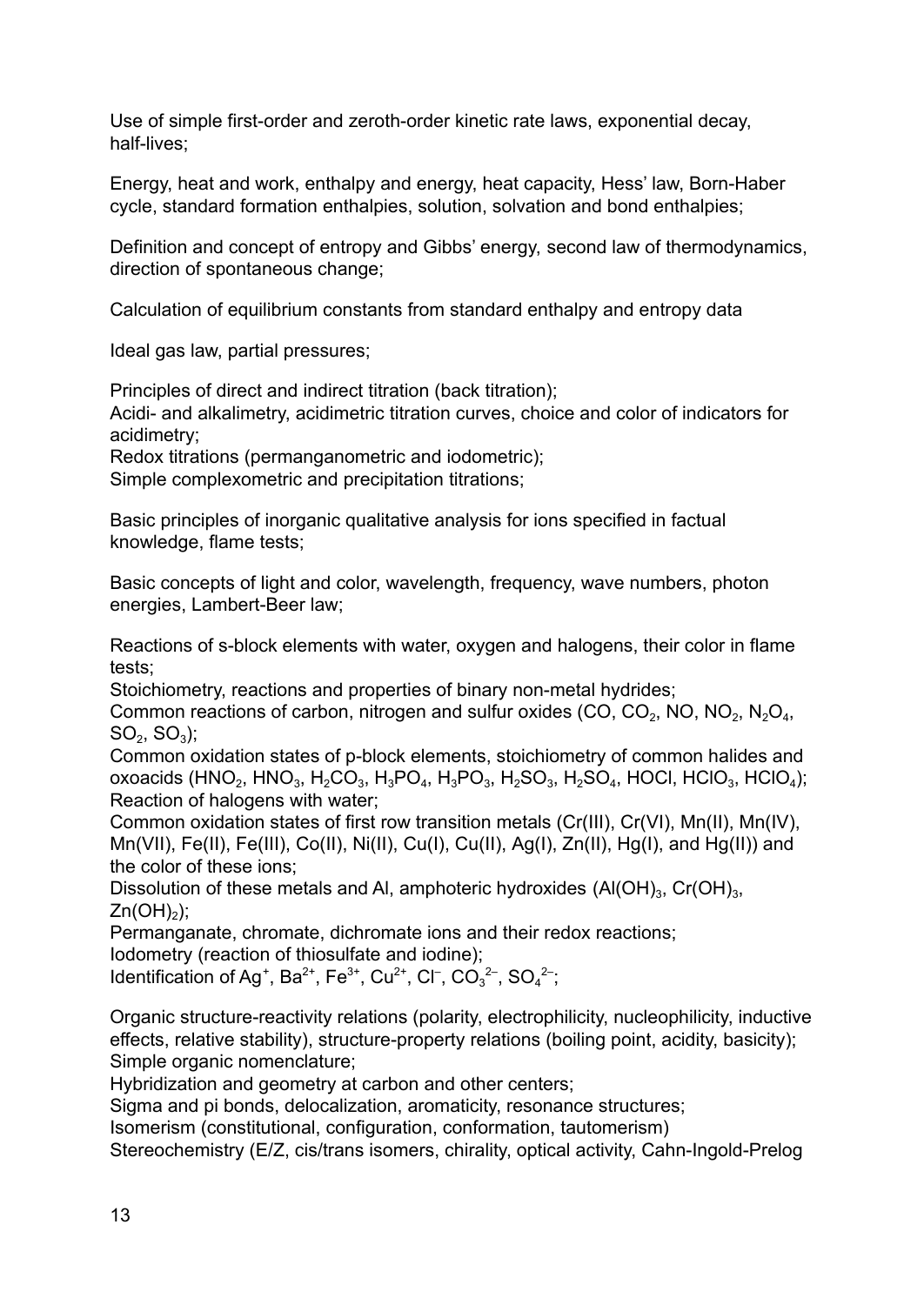system, Fisher projections, D/L); Cyclohexane conformations;

Common electrophiles and nucleophiles

Electrophilic addition: addition to double and triple bonds, regioselectivity

(Markovnikoff/Kharasch rule), stereochemistry

Electrophilic substitution: substitution on aromatic rings, influence of substituents on the reactivity and regioselectivity, electrophilic species;

Elimination: E1 and E2 reactions at  $sp<sup>3</sup>$  carbon centers, stereochemistry, acid-base catalysis, common leaving groups;

Nucleophilic substitution:  $S_N1$  and  $S_N2$  reactions at sp<sup>3</sup> carbon centers, stereochemistry;

Nucleophilic addition: addition to carbon-carbon and carbon-hetero atom double and triple bonds, addition-elimination reactions, acid-base catalysis;

Radical substitution: reaction of halogens with alkanes;

Oxidations and reductions: switching between the different oxidation levels of common functional groups (alkyne – alkene – alkane – alkyl halide, alcohol – aldehyde, ketone – carboxylic acid derivatives, nitriles – carbonates) Grignard reaction, Fehling and Tollens reaction;

Simple polymers and their preparation (polystyrene, polyethylene, polyamides, polyesters);

Amino acids and their classification in groups, isoelectric point, peptide bond, peptides and proteins;

Carbohydrates: open chain and cyclic forms;

Structures of glucose and fructose;

Lipids: general formulae of di- and triacyl glycerides, saturated and unsaturated fatty acids;

General structure of DNA and RNA, hydrogen bonding between bases, the concept of replication and transcription;

Use of common protecting groups in organic synthesis;

Simple multistep organic synthesis;

Hydrophilic and hydrophobic groups, micelle and bilayer formation;

Polymers and monomers, chain polymerizations, polyaddition and polycondensation;

#### *Laboratory skills expected to be known by all participants:*

Heating in the laboratory, heating under reflux;

Mass and volume measurement (with electronic balance, measuring cylinder, pipette and burette, volumetric flask);

Reading temperature from a non-digital thermometer;

Preparation and dilution of solutions and standard solutions;

Operation of a magnetic stirrer;

Carrying out of test tube reactions (e.g. qualitative testing for organic functional groups using a given procedure);

Volumetric determination, titrations, use of a pipette bulb or filler;

Measurement of pH (by pH paper or calibrated pH meter);

Gravity filtration;

Drying of precipitates;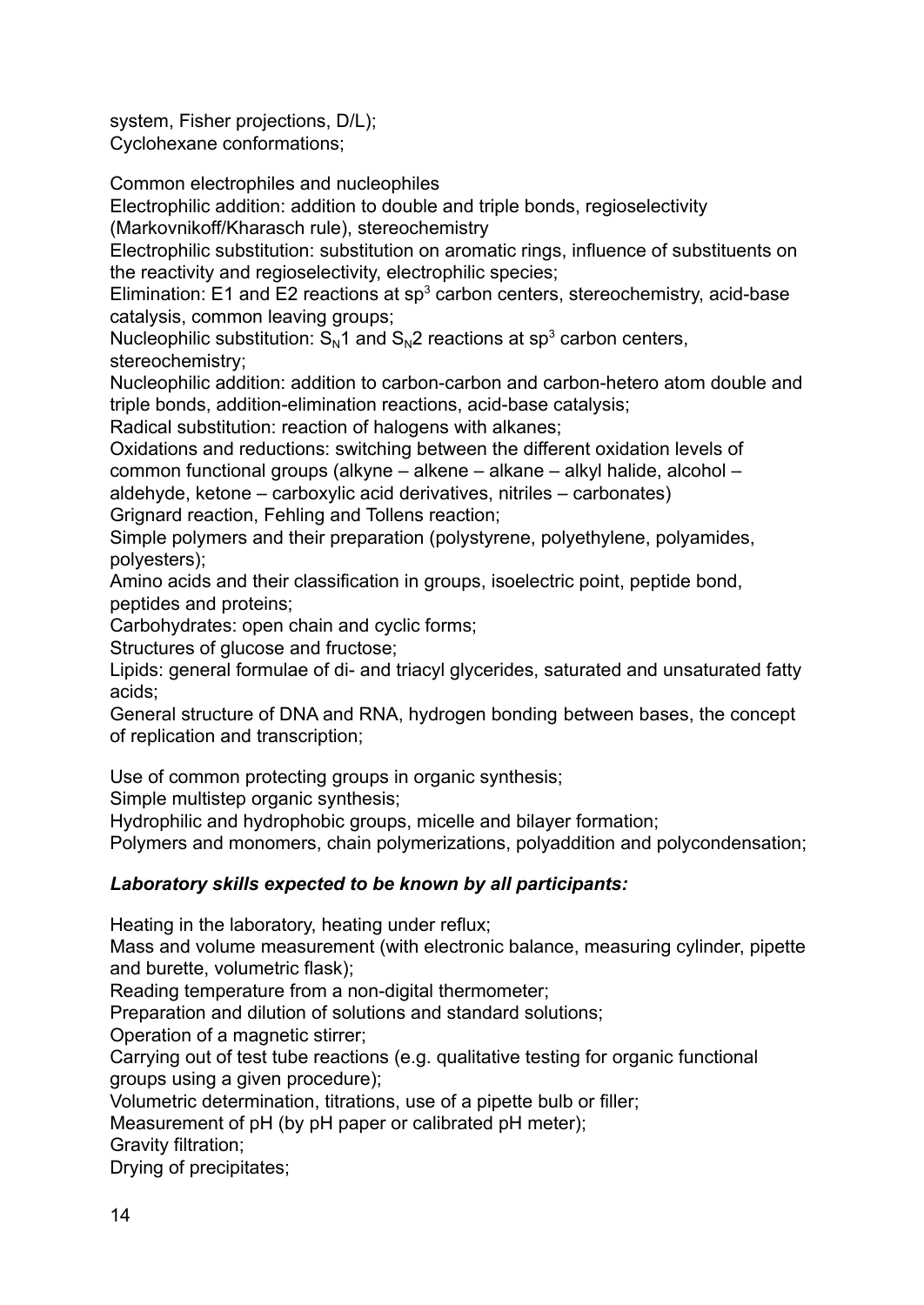Operation of simple semi-automatic digital instruments using detailed instructions (not application specific)

Plotting experimental data on graphs, analysis of graphs

#### *Examples of concepts and skills allowed in the exam only if included and demonstrated in the preparatory problems ("Fields of advanced difficulty")*

*6 theoretical and 3 practical topics from these or other topics of similar breadth are allowed in a preparatory problem set. It is intended that a topic can be introduced and discussed in a lecture of 2-3 hours before a prepared audience. The list below only contains examples. Problem authors are expected to include similar fields in their preparatory problems.*

## **Theoretical**

• Inorganic stereochemistry, isomerism in coordination compounds;

• Solid state structures, basic unit cells (metals, NaCl, CsCl), cell parameters, Bragg's law, solid sphere model, space filling ratios, ratios of ionic radii;

• Crystal field theory, calculation of magnetic moment;

• Thermodynamic cycles, adiabatic processes, work of adiabatic processes, adiabatic flame temperatures, heat engine efficiency;

- Variation of equilibrium constant with temperature, complex calculations of equilibrium constants from thermodynamic data;
- Calculations of electrochemical data (e.g. cell potentials) from thermodynamic data or equilibrium constants and vice versa;
- Latimer, Frost and Pourbaix diagrams;
- Rate laws beyond simple zeroth and first order reactions, kinetic isotope effects;

• Analysis of complex reactions using steady-state and quasi-equilibrium approximations, mechanisms of catalytic reactions, determination of reaction order and activation energy for complex reactions, (also possibly applied to kinetics of enzyme catalysis);

- Kinetic theory of gases, collision theory;
- Phase diagrams, the Clausius-Clapeyron equation, triple and critical points;
- Advanced stereochemistry: axial chirality, planar chirality;
- Stereoselective transformations (diastereoselective, enantioselective), optical purity, enantiomeric and diastereomeric excess;
- Conformational analysis, use of Newman projections, anomeric effect;
- Aromatic nucleophilic substitution;
- Electrophilic substitution on polycyclic aromatic compounds and heterocycles;

• Pericyclic reactions (cycloadditions, sigmatropic rearrangements, electrocyclic reactions), regioselectivity, stereoselectivity and stereospecificity;

• Advanced polymers, rubbers, copolymers, thermosetting polymers. Polymerization types, stages and kinetics of polymerization;

• Monosaccharides, pyranoses and furanoses, Haworth projection and conformational formulae, oligo- and polysaccharides, glycosides, determination of structure;

• Amino acid side groups, reactions and separation of amino acids, protein sequencing;